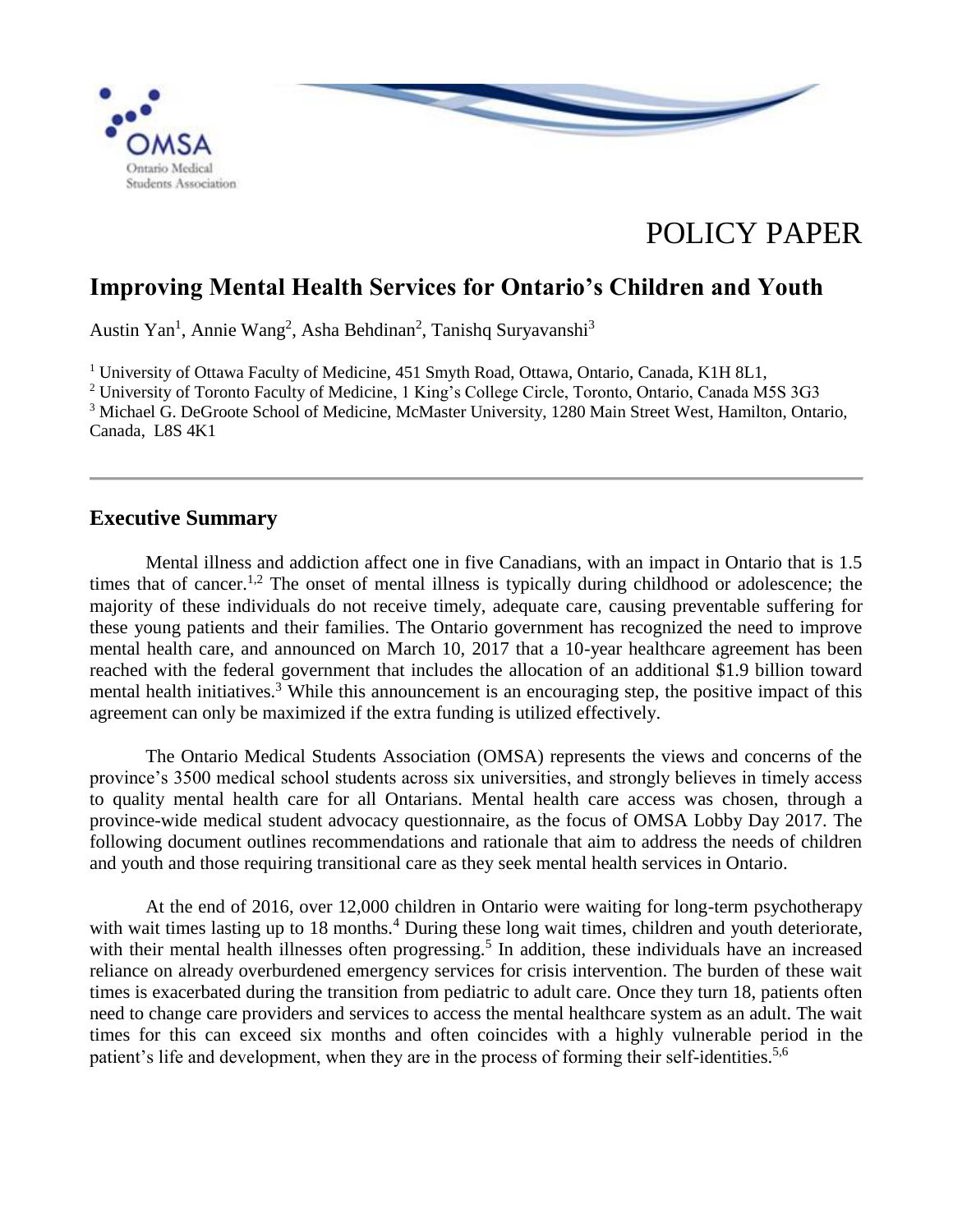Ultimately, Ontario's mental health services remain fragmented and major strides need to be made, especially in the areas of service wait times and continuity of care. In order to address this issue, OMSA recommends that the Government of Ontario:

- 1. **Set provincial standards and monitor wait times for children and youth accessing mental health services.**
- 2. **Improve mental health care for vulnerable youth moving from adolescent to adult health care systems.**

# **Principles**

The Ontario Medical Students Association makes its recommendations using the following guiding principles:

- 1. All Ontarians should have timely access to quality mental health care.
- 2. Access to mental health care is critical for children and emerging adults.
- 3. Regular reporting of healthcare outcomes are essential for improving Ontario's healthcare system.

## **Recommendations**

#### **Recommendation 1: Set provincial standards and monitor wait times for children and youth accessing mental health services.**

Children and youth represent some of the province's most vulnerable populations with regards to mental health. While mental illness will affect approximately one in five Ontarians in their lifetime, for 70% of these adults living with mental health problems, their symptoms first began in childhood or adolescence.<sup>7</sup> Significant benefits can be gained from a mental health strategy that targets children and youth. Early identification and intervention can lead to overall better health outcomes, improved school attendance and performance, contributions to society and the workforce, and cost-savings to the healthcare, justice and social service systems.<sup>8</sup>

In Ontario, child and adolescent mental health services are provided by an array of ministries: the Ministry of Child and Youth Services, the Ministry of Health and Long-Term Care, the Ministry of Education, and the Ministry of Advanced Education and Skills Development.<sup>9</sup> In 2011, Ontario announced the Comprehensive Mental Health and Addictions Strategy, which is currently led by the Ministry of Health and Long-Term Care.<sup>8</sup> Although this proposed strategy "offers a comprehensive approach to transforming the mental health system," the provision of mental health services to Ontario's young people continues to suffer from inefficient delivery, absence of a monitoring system, and lack of service delivery standardization. $8,10$  As a result, this vulnerable population and their families remain unable to access the appropriate resources and effective services they desperately need in a timely manner.

A particularly urgent problem is the lengthy wait times for children and youth mental health services. First, there is a paucity of data on mental health service wait times for children and youth not only in Ontario, but also in provinces across Canada. The lack of reliable data impedes our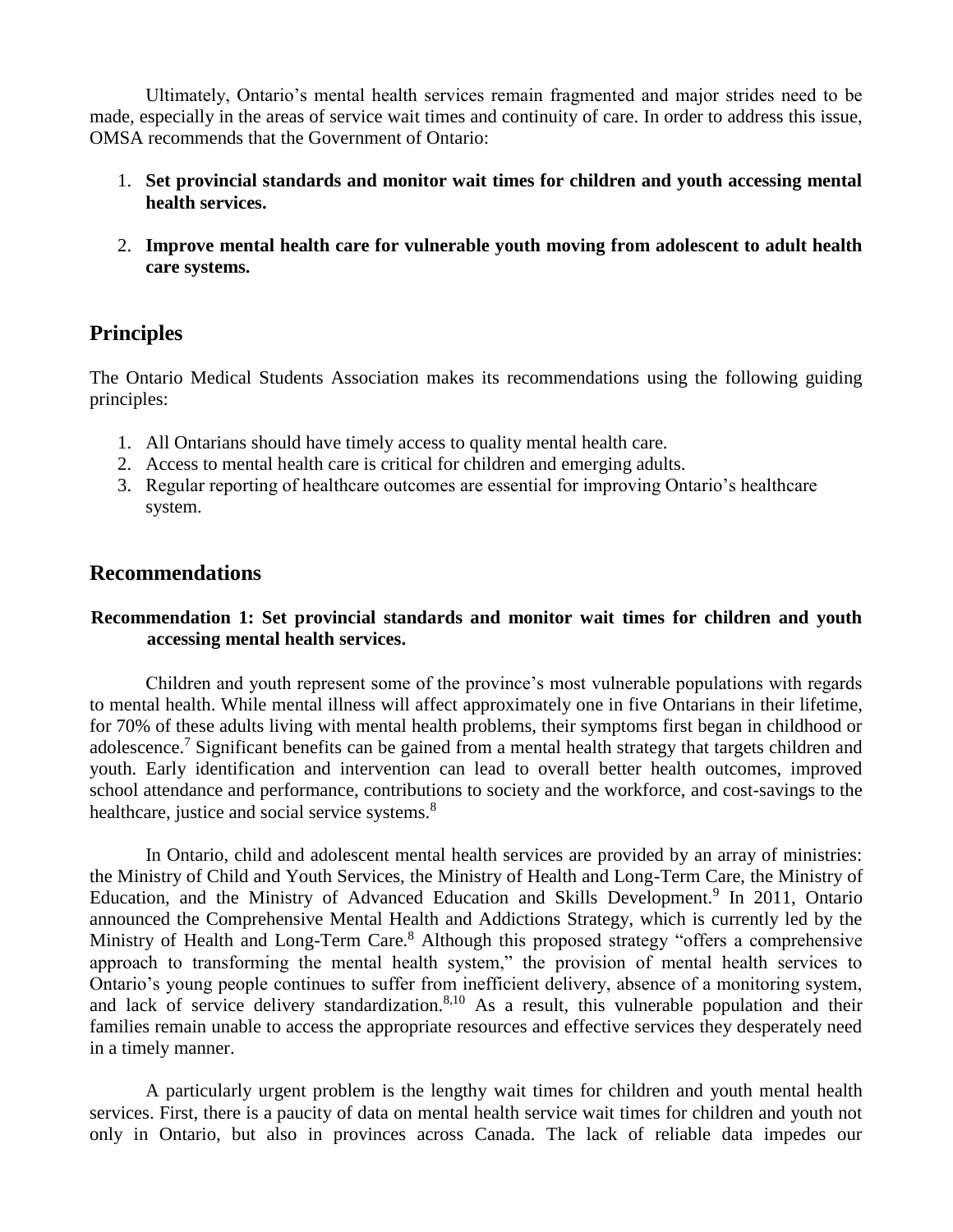understanding of the current state of the child and adolescent mental health system and makes it difficult to evaluate initiatives aimed at reducing wait times.<sup>11</sup> One of the few attempts at quantifying wait times was a study conducted by the Institute for Clinical Evaluative Sciences (ICES) in 2015. Their report found that 25% of children and youth waited longer than 3 months for a mental health specialist consultation, median wait times have been increasing over time, and wait times were longer in northern Ontario than in the rest of the province (Figure 1).<sup>10</sup>



Figure 1. Average wait time from last referring physician to first use of mental health specialist service, provided by a paediatrician or psychiatrist in each Local Health Integration Network, for 0 to 24 year olds from 2009/10 to 2011/12. 25% of clients waited more than 3 months, while wait times were longer in northern Ontario, where 25% of clients waited more than 6 months.<sup>10</sup>

While the ICES report offers a glimpse of the problem, more effort must be directed at comprehensively measuring and monitoring child and adolescent mental health wait times. The Canadian Psychiatric Association recommends that the wait times for children and youth seeking mental healthcare should not exceed 24 hours for emergent care, 2 weeks for urgent care, and 4 weeks for scheduled care.<sup>12</sup> Since the publication of these standards in 2006, provincial governments have made no progress in publicly releasing wait times for psychiatric care for both adult and children, according to the Wait Time Alliance and the Canadian Psychiatric Association.<sup>13</sup> Nova Scotia is the only province that reports wait times on access to child and adolescent community mental health and addictions services.13,14

The Ontario government currently only tracks wait times for emergency room visits, surgery, certain diagnostic imaging, and home care. Not monitoring and addressing child and adolescent mental health wait times can have dire consequences. Long wait times can cause the mental health of children to deteriorate while they are left without care, and also force those suffering from mental illness to rely on an already overburdened emergency medical system for help. From 2006 to 2011, emergency room visits for children and youth presenting with mental health and addiction issues rose by 33%, with anxiety disorders accounting for 47% of the total increase.<sup>16</sup> Children's Mental Health Ontario also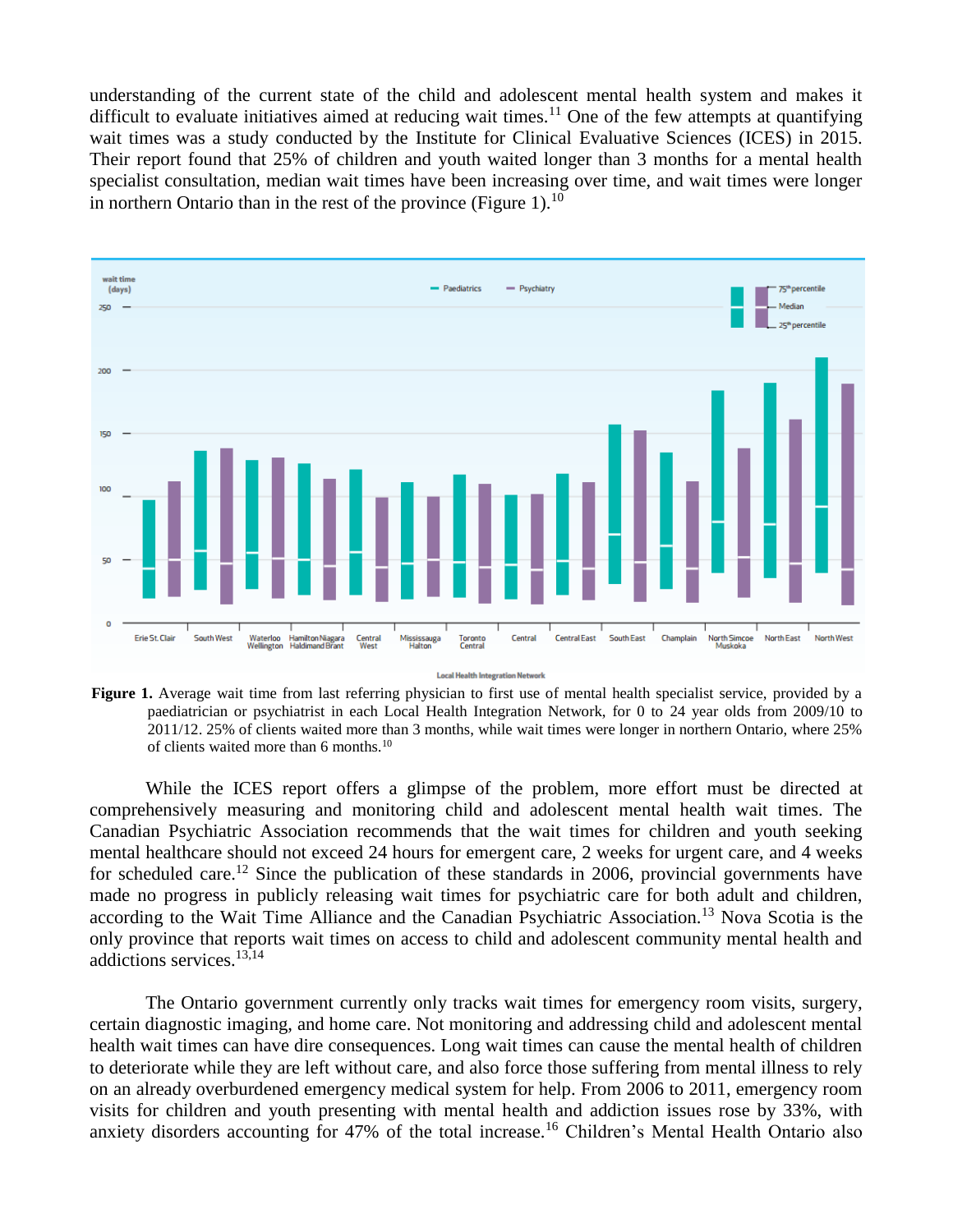reports a 54% increase in emergency department visits and a 60% increase in hospitalizations related to mental health issues among patients aged 5 to 24 in the last decade.<sup>17</sup> While there have been initiatives aimed at reducing youth mental health waitlists, such as offering services during evenings and weekends and employing systematic methods of prioritizing cases, their effectiveness cannot be objectively evaluated without monitoring wait times.<sup>18</sup>

The lack of standards for Ontario's child and youth mental health services was also highlighted by the the 2016 Auditor General's report. While Ontario has established 13 new performance indicators in the 2014/15 fiscal year for child and youth mental health outcomes, including "Average Wait Times for Clients Receiving Services", it has yet to publicly report on any of them.<sup>9</sup> Past reporting from the Ministry of Children and Youth Services (discontinued in 2013-2014) were described by the Auditor General as "misleading results that presented the Ministry's program in the most favourable light rather than reporting complete, unbiased results."<sup>9</sup> Specific issues identified include: reporting wait times from only a subset of agencies; reporting wait times only for those that sought and received service in the same year and excluding those who waited beyond one year; and reporting any improvement in function, including small increases that were not clinically significant, instead of only reporting those with meaningful improvement. These problems must be addressed in order to build a transparent and accountable system for mental health care delivery.

*OMSA recommends that the Ministry of Children and Youth Services and Ministry of Health and Long-Term Care publicly set provincial standards for mental health service wait times for children and youth, and regularly and transparently monitor wait times to evaluate if these standards are met. Wait time standards should be in line with benchmarks established by the Wait Time Alliance and Canadian Psychiatric Association, which recommends that psychiatric consultation wait times for children and adolescents should not exceed 24 hours for emergent care, 2 weeks for urgent care, and 4 weeks for scheduled care.<sup>12</sup>*

#### **Recommendation 2: Improve mental health care for vulnerable youth moving from adolescent to adult health care systems.**

Continuity of care is important in the delivery of mental health care, and can be difficult to achieve when patients transition between pediatric and adult mental health services. Many adolescent mental health concerns continue through adulthood, yet patients turning 18 often need to transfer to new clinicians, settings, and services. In Ontario, this care spans various government ministries, mainly between the Ministry of Children and Youth Services and the Ministry of Health. These transitions limit patients' access to care, and may "involve wait times of six months to a year or more."<sup>5</sup>

Most concerning, this transfer of care results in a "child-adult split in mental health services [which] creates systematic weakness when need is most pressing."<sup>19</sup> Youth aged 12-25 have among the highest incidence and prevalence of mental illnesses, and have a higher risk of rehospitalization if they miss their follow-up appointments.<sup>20,21</sup> Access to care is essential for these youth, who are also more prone to substance use and severe mental illnesses. Many of these illnesses, including schizophrenia and bipolar disorder, have a gradual or intermittent onset that may take months to years before being diagnosed.

Additionally, transitional age youth are often challenged with various developmental tasks and other life changes including: pursuing higher education, entering the job market, moving away from home and established support systems, developing intimate relationships, and forming their own self-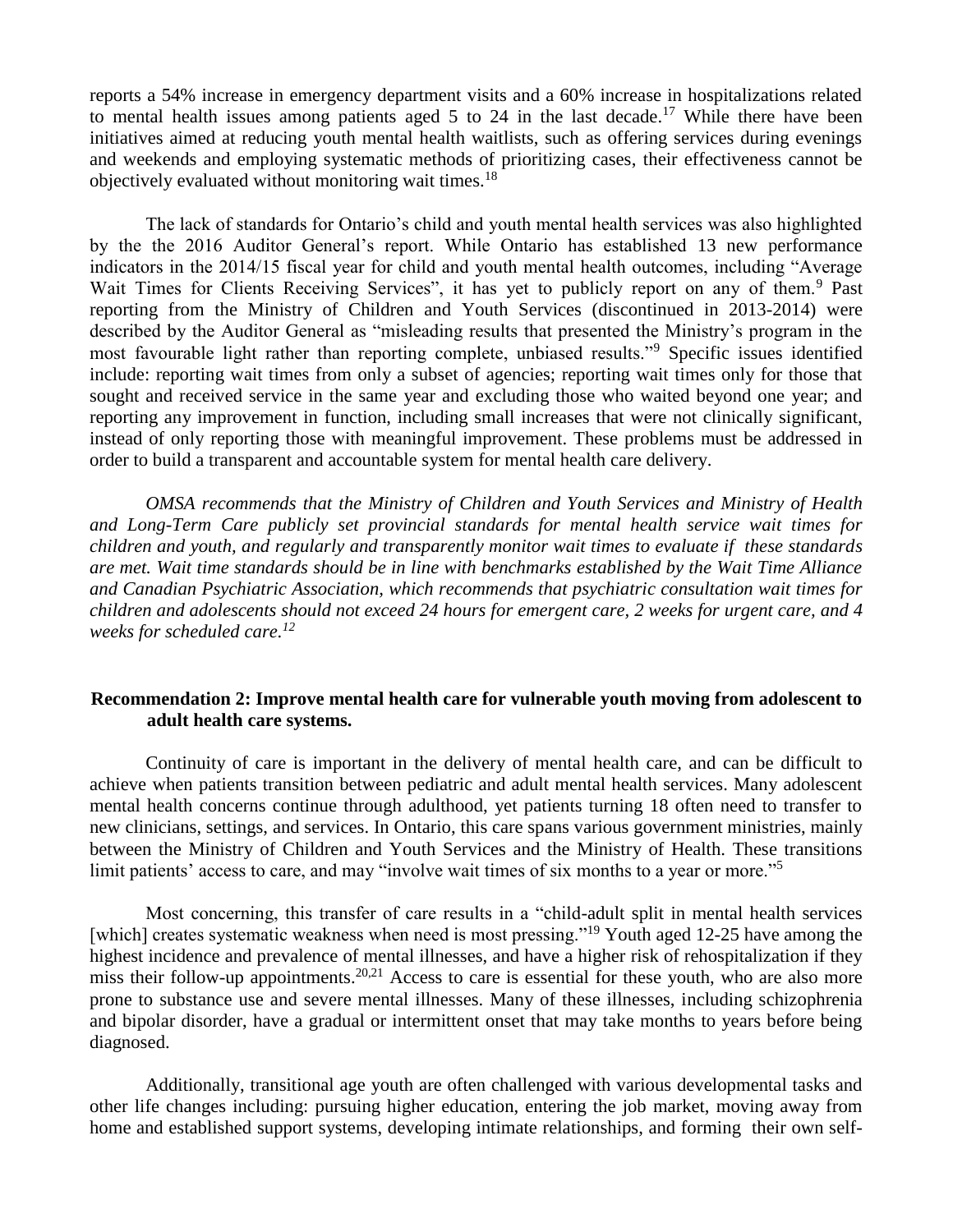identities.<sup>22</sup> The child and adolescent mental health system provides greater support for young people who are grappling with these developmental challenges while the adult mental health system assumes the client already functions autonomously.<sup>23</sup> This difference can confuse and alienate young adult patients, causing them to disengage from the health care system. Furthermore, the adult healthcare system uses different diagnostic criteria for certain disorders, and some transitioning patients may no longer fulfill the criteria required for adult mental health care. $^{24}$ 

The Government of Ontario indicated its goal to "improve transitions between different services, such as between youth and adult services" in its 2011 Comprehensive Mental Health and Addictions Strategy.<sup>8</sup> This strategy included supporting initiatives that promote collaboration and consolidation among youth and adult services. A highlight of this 2011 strategy was the Transitional Youth Pilot Project, which aimed to improve transitional care by: forming an advisory committee composed of hospitals and other service agencies; and helping youth navigate the various health care systems with the help of transition co-ordinators.<sup>8</sup> This initiative showed some success by decreasing transition time from an average of 125 days in 2011 to 69 days in 2013.<sup>25</sup> Yet, despite these efforts, 41 of the 215 youth (19.1%) remained on a waitlist for services at the end of the study while 47 youth (21.8%) had cancelled their appointments. The authors identified, that in addition to a need for increased collaboration between services, youth would benefit from a "clinical transition team to provide essential services" during this transition time.<sup>25</sup> These clinical teams would allow youth to continue receiving care without interruption. Another option would be to extend the services provided by the Ministry of Children and Youth Services beyond the age of 18.

The Ontario Centre and Excellence for Mental Health states that "care teams should focus on transitions as client transfer with continuous care, not just a discharge."<sup>26</sup> Various programs such as the Transitional Age Youth Program run by LOFT Community Services in southern Ontario have been an effective model for providing this transitional care for patients between the ages of 16 to  $26<sup>5</sup>$  However, these programs vary greatly across Ontario, and are also difficult to access outside of large urban centres. Furthermore, many programs are only offered up to the age of 18, one year into adulthood, and thus do not cover many vulnerable transitional age youth. A non-comprehensive list of various transitional age youth programs is provided in Appendix A.

Many other Canadian cities and provinces have developed similar transitional age youth programs, such as the Inner City Youth Mental Health Team in Vancouver. The Mental Health Commission of Canada listed five provinces (British Columbia, Saskatchewan, Manitoba, New Brunswick, and Prince Edward Island) which have developed "high-level interministerial tables and advisors" to ensure "collaborative, cross-sector policies and protocols" to support transitional age youth.<sup>27</sup> While four inter-ministry "Service Collaboratives" in select regions have been supported to establish some of its current transitional age youth programs, Ontario lacks a high-level inter-ministry effort to develop province-wide programs.

Australia has embraced such programs with the establishment of *headspace* in 2006, a national youth mental health foundation for young people aged  $12-25$  years.<sup>28</sup> The model has been described as "enhanced primary care" and offers access to mental health services at over 90 locations nationwide. Many of these *headspace* centres have been placed in more remote metropolitan and rural areas to service regions that would otherwise have poor mental health care access. These services have been well received in Australia; an independent review of over 22 000 clients indicated that 88% of clients were generally satisfied, while 57.8% agreed or strongly agreed that their mental health improved (compared to 4.3% that disagreed or strongly disagreed).<sup>29</sup>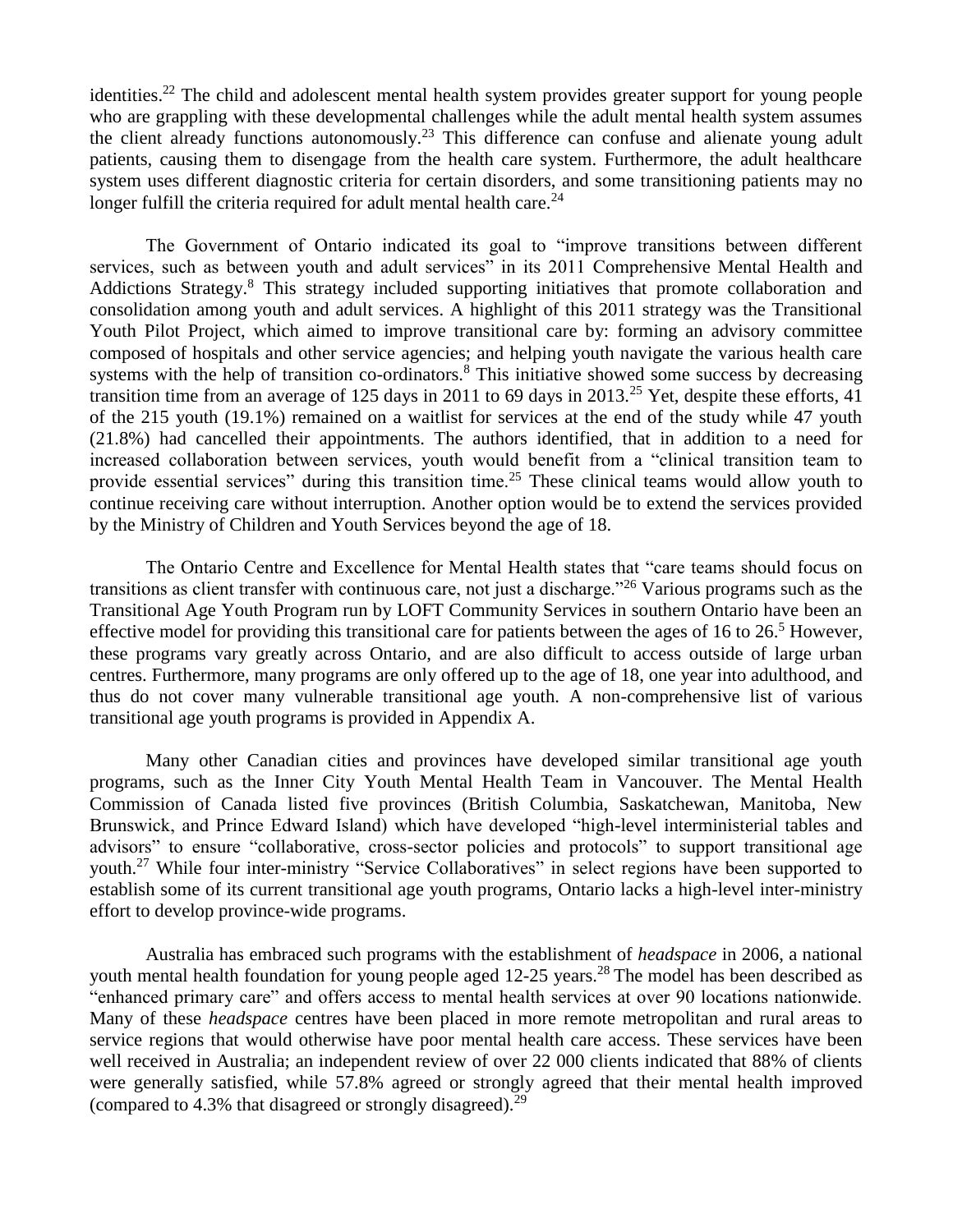In comparison, a Canadian review comparing transition-age mental health care across many countries stated that "Canadian provinces and territories lag far behind the systemic improvements for transition age youth that has been implemented in nations such as Australia and the United Kingdom.<sup>330</sup> Despite many trials and initiatives in Canada, the next step is to scale up these initiatives to improve mental health access for all transitional aged youth across Ontario.

In addition to initiatives improving mental health service access and availability, indicators to measure the "successful transitions" must be reported. The essential indicator for a successful transition is "loss to follow-up."<sup>31</sup> Reporting the number of patients who are lost to follow up regularly will enable the Ontario government and stakeholders to evaluate the outcome of transitional age youth programs, identify regions in need of increased service access, and help guide the development of future initiatives. Other indicators supported by an international panel of adolescent health professionals include: attending scheduled visits in an adult care setting; building a trusting relationship with adult care providers; continuing self-management; scheduling a patient's initial visit no later than 3-6 months after transfer; the number of emergency visits in the past year; patient and family satisfaction; and maintenance or improvement of standards for disease control, such as glycosylated hemoglobin in a patient with both mental illness and diabetes.<sup>31</sup>

*OMSA recommends that the government support transitional age youth mental health programs. Specifically, OMSA recommends that the government should fund and expand these programs beyond southern Ontario. Services should be provided in each LHIN and be available outside of urban centres. Furthermore, many current transitional age youth programs only provide care to youth up to the age of 18. These programs should be expanded to include youth and young adults aged 16-25, at minimum. Additionally, the MOHLTC should measure and report the number of patients who are not lost to follow up or the number of patients who lost to follow up, as an indicator of how successfully patients are transitioned between pediatric and adult services. Only with timely and unbiased monitoring and reporting, can we evaluate the effectiveness of our mental health programs and determine the direction of future initiatives.* 

## **Acknowledgements**

The authors would like to thank Danusha Jebanesan for her leadership and guidance throughout the creation of this document. We would also like to acknowledge the following individuals for their feedback and consultation in preparing these recommendations: Angela Jonsson and Matt McNama (Ontario Medical Association); Dr. Alice Charach (Medical Director, Child and Youth Acute Care Collaborative). We also thank Maylynn Ding for her extensive and thoughtful editing.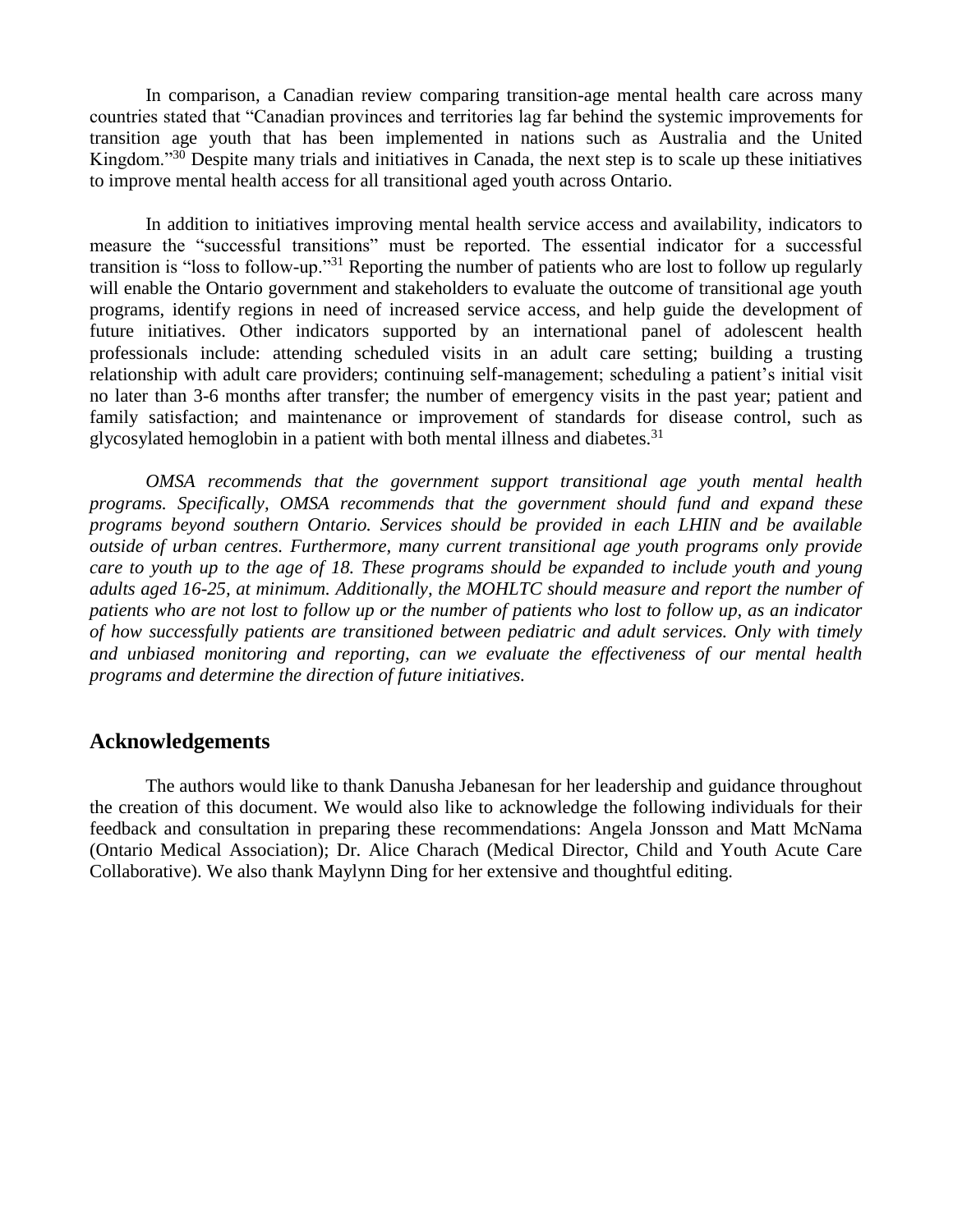# **References**

- 1. [Mental Health Commission of Canada](http://www.mentalhealthcommission.ca/sites/default/files/MHCC_Report_Base_Case_FINAL_ENG_0_0.pdf) [\(2011, Dec\) The Life and Economic Impact of Major](http://www.mentalhealthcommission.ca/sites/default/files/MHCC_Report_Base_Case_FINAL_ENG_0_0.pdf)  [Mental Illnesses in Canada.](http://www.mentalhealthcommission.ca/sites/default/files/MHCC_Report_Base_Case_FINAL_ENG_0_0.pdf)
- 2. [Public Health Ontario \(2012\). Opening Eyes, Opening Minds: The Ontario Burden of Mental](https://www.publichealthontario.ca/en/eRepository/Opening_Eyes_Report_En_2012.pdf)  [Illness and Addictions Report.](https://www.publichealthontario.ca/en/eRepository/Opening_Eyes_Report_En_2012.pdf)
- 3. [The Canadian Press \(2017, Mar 10\). Ontario reaches new health deal with federal government.](http://www.citynews.ca/2017/03/10/1549025/)
- 4. [Children's Mental Health Ontario \(2016\). Ontario's children waiting up to 1.5 years for urgently](https://cmho.org/blog/article2/6519717-ontario-s-children-waiting-up-to-1-5-years-for-urgently-needed-mental-healthcare-3)  [needed mental healthcare.](https://cmho.org/blog/article2/6519717-ontario-s-children-waiting-up-to-1-5-years-for-urgently-needed-mental-healthcare-3)
- 5. [Goffin P. \(2017, Jan 30\). Age gap means mental health stumbling block for youth in Ontario.](https://www.thestar.com/news/gta/2017/01/30/the-struggles-youth-face-when-they-turn-18-but-still-need-mental-health-care.html)  *[Toronto Star](https://www.thestar.com/news/gta/2017/01/30/the-struggles-youth-face-when-they-turn-18-but-still-need-mental-health-care.html)*[.](https://www.thestar.com/news/gta/2017/01/30/the-struggles-youth-face-when-they-turn-18-but-still-need-mental-health-care.html)
- 6. [Rayar, Meera \(2015, Jul 8\).](http://healthydebate.ca/opinyions/mental-health-transitions) *[Lost in transition: the gap between child and adult mental health](http://healthydebate.ca/opinyions/mental-health-transitions)  [services.](http://healthydebate.ca/opinyions/mental-health-transitions)* [Healthydebate.ca.](http://healthydebate.ca/opinyions/mental-health-transitions)
- 7. [Government of Canada \(2006\). The human face of mental health and mental illness in Canada.](http://www.phac-aspc.gc.ca/publicat/human-humain06/pdf/human_face_e.pdf)  [Ottawa: Minister of Public Works and Government Services Canada.](http://www.phac-aspc.gc.ca/publicat/human-humain06/pdf/human_face_e.pdf)
- 8. [Government of Ontario \(2011\). Open Minds, Healthy Minds: Ontario's Comprehensive Mental](http://www.health.gov.on.ca/en/common/ministry/publications/reports/mental_health2011/mentalhealth_rep2011.pdf)  [Health and Addictions Strategy.](http://www.health.gov.on.ca/en/common/ministry/publications/reports/mental_health2011/mentalhealth_rep2011.pdf)
- 9. [Auditor General of Ontario \(2016\). Section 3.01 Child and Youth Mental](http://www.auditor.on.ca/en/content/annualreports/arreports/en16/v1_301en16.pdf) Health.
- 10. [MHASEF Research Team \(2015\).](http://www.ices.on.ca/Publications/Atlases-and-Reports/2015/Mental-Health-of-Children-and-Youth) *[The Mental Health of Children and Youth in Ontario: A](http://www.ices.on.ca/Publications/Atlases-and-Reports/2015/Mental-Health-of-Children-and-Youth)  [Baseline Scorecard.](http://www.ices.on.ca/Publications/Atlases-and-Reports/2015/Mental-Health-of-Children-and-Youth)* [Toronto, ON: Institute for Clinical Evaluative Sciences.](http://www.ices.on.ca/Publications/Atlases-and-Reports/2015/Mental-Health-of-Children-and-Youth)
- 11. [The Provincial Centre of Excellence for Child and Youth Mental Health at CHEO \(2010, Oct 15\).](http://www.excellenceforchildandyouth.ca/sites/default/files/policy_access_and_wait_times.pdf)  [Access & Wait Times in Child and Youth Mental Health: a Background Paper.](http://www.excellenceforchildandyouth.ca/sites/default/files/policy_access_and_wait_times.pdf)
- 12. [Canadian Psychiatric Association \(2006, Mar\). Wait time Benchmarks for Patients With Serious](http://www.waittimealliance.ca/wp-content/uploads/2014/05/Psychiatric_CarePolicy_Paper.pdf)  [Psychiatric Illnesses.](http://www.waittimealliance.ca/wp-content/uploads/2014/05/Psychiatric_CarePolicy_Paper.pdf)
- 13. [Wait Times Alliance \(2014, June\). Time to close the gap: report card on wait times in Canada.](http://www.waittimealliance.ca/wp-content/uploads/2014/06/FINAL-EN-WTA-Report-Card.pdf)
- 14. [Province of Nova Scotia \(2017\).](https://waittimes.novascotia.ca/procedure/mental-health-child-and-adolescent-community-based-services) *[Mental Health Child and Adolescent Community-Based Services](https://waittimes.novascotia.ca/procedure/mental-health-child-and-adolescent-community-based-services)*[.](https://waittimes.novascotia.ca/procedure/mental-health-child-and-adolescent-community-based-services)  [waittimes.novascotia.ca](https://waittimes.novascotia.ca/procedure/mental-health-child-and-adolescent-community-based-services)
- 15. [Ministry of Health and Long-Term Care\(2016, Nov 7\). Ontario Wait Times.](http://www.health.gov.on.ca/en/public/programs/waittimes/)
- 16. [Gandhi S, Chiu M, Lam K, Cairney JC, Guttmann A, Kurdyak P. \(2016\). Mental Health Service](https://www.ncbi.nlm.nih.gov/pubmed/?term=Kurdyak+emergency+feb+2)  Use Among [Children and Youth in Ontario: Population-Based Trends Over Time.](https://www.ncbi.nlm.nih.gov/pubmed/?term=Kurdyak+emergency+feb+2) *[Can J](https://www.ncbi.nlm.nih.gov/pubmed/?term=Kurdyak+emergency+feb+2)  [Psychiatry](https://www.ncbi.nlm.nih.gov/pubmed/?term=Kurdyak+emergency+feb+2)* [61\(2\):119-124.](https://www.ncbi.nlm.nih.gov/pubmed/?term=Kurdyak+emergency+feb+2)
- 17. [Warren, May \(2016, Jun 21\).](http://www.metronews.ca/news/toronto/2016/06/21/mental-health-wait-times-not-just-a-problem-in-small-communities.html) *[Mental health wait times a serious problem across Ontario, say](http://www.metronews.ca/news/toronto/2016/06/21/mental-health-wait-times-not-just-a-problem-in-small-communities.html)  [advocates.](http://www.metronews.ca/news/toronto/2016/06/21/mental-health-wait-times-not-just-a-problem-in-small-communities.html)* [Metronews.ca.](http://www.metronews.ca/news/toronto/2016/06/21/mental-health-wait-times-not-just-a-problem-in-small-communities.html)
- 18. [Kowalewski K, McLennan JD, McGrath PJ \(2011\). A Preliminary Investigation of Wait Times](https://www.ncbi.nlm.nih.gov/pmc/articles/PMC3085670/)  [for Child and Adolescent Mental Health Services in Canada.](https://www.ncbi.nlm.nih.gov/pmc/articles/PMC3085670/) *[J Can Acad Child Adolesc](https://www.ncbi.nlm.nih.gov/pmc/articles/PMC3085670/)  [Psychiatry](https://www.ncbi.nlm.nih.gov/pmc/articles/PMC3085670/)*[.](https://www.ncbi.nlm.nih.gov/pmc/articles/PMC3085670/)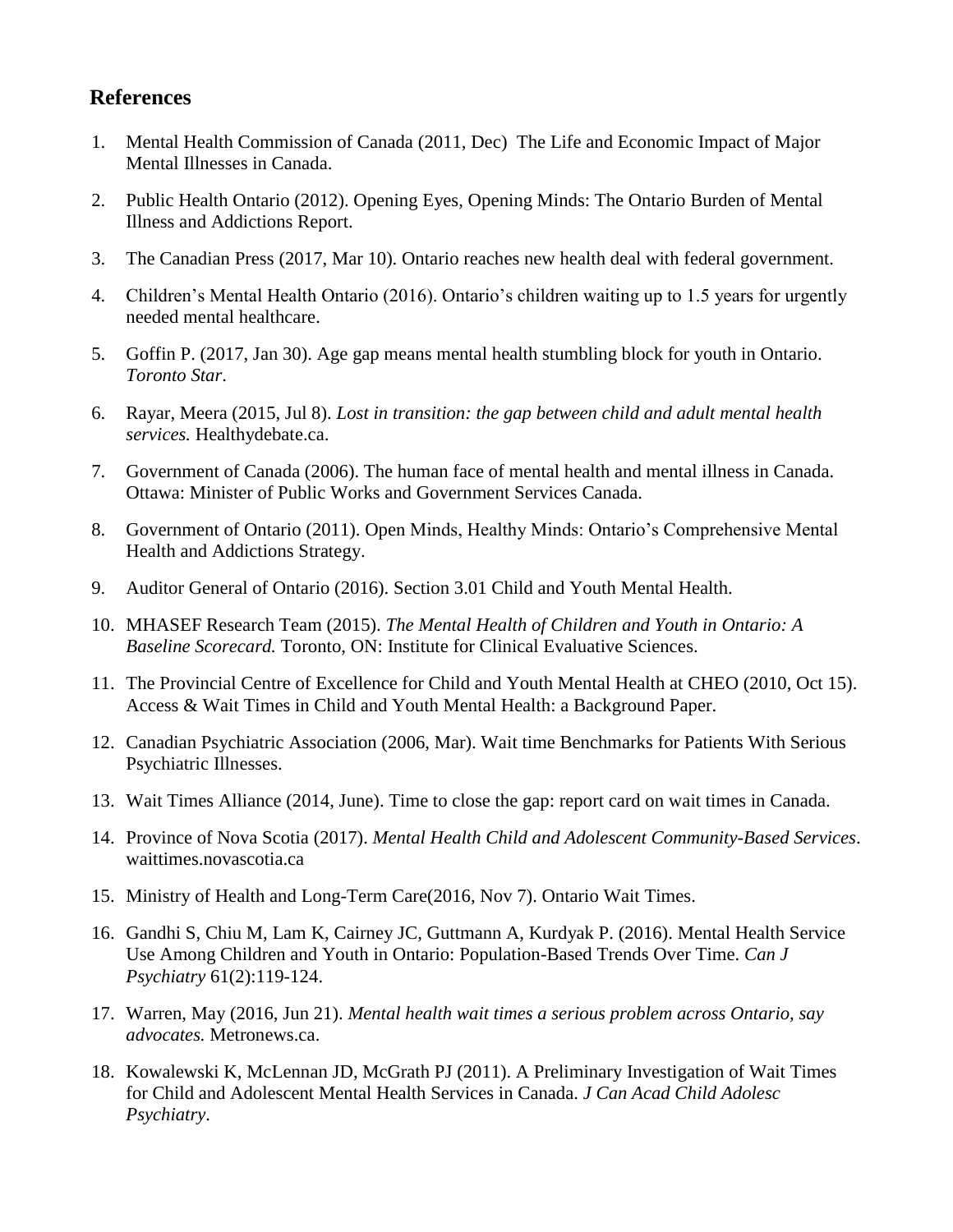- 19. [Paul M, Street C, Wheeler N, Singh SP \(2015\). Transition to adult services for young people with](http://journals.sagepub.com/doi/pdf/10.1177/1359104514526603)  [mental health needs: A systematic review.](http://journals.sagepub.com/doi/pdf/10.1177/1359104514526603) *[Clinical Child Psychology and Psychiatry](http://journals.sagepub.com/doi/pdf/10.1177/1359104514526603)* [20\(3\):436-](http://journals.sagepub.com/doi/pdf/10.1177/1359104514526603) [457.](http://journals.sagepub.com/doi/pdf/10.1177/1359104514526603)
- 20. [Canadian Association of Paediatric Health Centres \(2016, June\). A Guideline for Transition From](http://www.cheo.on.ca/uploads/Transition%20Program/2016%2006%2029%20%20CAPHC%20Transition%20YSHCN%20Guideline.pdf)  [Paediatric to Adult Health Care for Youth with Special Health Care Needs: A National Approach.](http://www.cheo.on.ca/uploads/Transition%20Program/2016%2006%2029%20%20CAPHC%20Transition%20YSHCN%20Guideline.pdf)
- 21. [Mitchell AJ, Selmes T \(2007\). Why don't patients attend their appointments? Maintaining](http://apt.rcpsych.org/content/aptrcpsych/13/6/423.full.pdf)  [engagement with psychiatric services.](http://apt.rcpsych.org/content/aptrcpsych/13/6/423.full.pdf) *[Advances in Psychiatric Treatment](http://apt.rcpsych.org/content/aptrcpsych/13/6/423.full.pdf)* [13, 423-434.](http://apt.rcpsych.org/content/aptrcpsych/13/6/423.full.pdf)
- 22. [Lindgren E, Söderberg S, Skär L \(2013\). The Gap in Transition Between Child and Adolescent](http://onlinelibrary.wiley.com/wol1/doi/10.1111/jcap.12027/full)  [Psychiatry and General Adult Psychiatry.](http://onlinelibrary.wiley.com/wol1/doi/10.1111/jcap.12027/full) *[Journal of Child and Adolescent Psychiatric Nursing](http://onlinelibrary.wiley.com/wol1/doi/10.1111/jcap.12027/full)*  [26\(2\):103-109.](http://onlinelibrary.wiley.com/wol1/doi/10.1111/jcap.12027/full)
- 23. [Randall et al \(2016\). Mapping the policy to practice landscape for youth mental health in Ontario.](http://youthtransitions.degroote.mcmaster.ca/wp-content/themes/y2a/files/Transitions_Report.pdf)  [McMaster University.](http://youthtransitions.degroote.mcmaster.ca/wp-content/themes/y2a/files/Transitions_Report.pdf)
- 24. [Singh SP et al. \(2008\). Transitions of Care from Child and Adolescent Mental Health Services to](http://bmchealthservres.biomedcentral.com/articles/10.1186/1472-6963-8-135)  [Adult Mental Health Services \(TRACK Study\): A study of protocols in Greater London.](http://bmchealthservres.biomedcentral.com/articles/10.1186/1472-6963-8-135) *[BMC](http://bmchealthservres.biomedcentral.com/articles/10.1186/1472-6963-8-135)  [Health Services Research](http://bmchealthservres.biomedcentral.com/articles/10.1186/1472-6963-8-135)* [8:135.](http://bmchealthservres.biomedcentral.com/articles/10.1186/1472-6963-8-135)
- 25. [Cappelli M](https://www.ncbi.nlm.nih.gov/pubmed/25292462) *[et al](https://www.ncbi.nlm.nih.gov/pubmed/25292462)* [\(2016, Oct\).](https://www.ncbi.nlm.nih.gov/pubmed/25292462) *[J Behav Health Serv Res](https://www.ncbi.nlm.nih.gov/pubmed/25292462)* [43\(4\):597-610.](https://www.ncbi.nlm.nih.gov/pubmed/25292462)
- 26. [Ontario Centre of Excellence for Child and Youth Mental Health \(2012, Sept\). Evidence In-Sight:](http://www.excellenceforchildandyouth.ca/sites/default/files/eib_attach/ServiceTransitions_FINAL_REPORT_(E).pdf)  [Best practices at service transition points.](http://www.excellenceforchildandyouth.ca/sites/default/files/eib_attach/ServiceTransitions_FINAL_REPORT_(E).pdf)
- 27. [Mental Health Commission of Canada \(2015\). Taking the Next Step Forward: Building a](http://www.mentalhealthcommission.ca/sites/default/files/Taking%252520the%252520Next%252520Step%252520Forward_0.pdf)  [Responsive Mental Health and Addictions System for Emerging Adults.](http://www.mentalhealthcommission.ca/sites/default/files/Taking%252520the%252520Next%252520Step%252520Forward_0.pdf)
- 28. [McGorry P, Bates T, Birchwood M. \(2013\). Designing youth mental health services for the 21st](http://bjp.rcpsych.org/content/bjprcpsych/202/s54/s30.full.pdf)  [century: examples from Australia, Ireland and the UK.](http://bjp.rcpsych.org/content/bjprcpsych/202/s54/s30.full.pdf)*[The British Journal of Psychiatry](http://bjp.rcpsych.org/content/bjprcpsych/202/s54/s30.full.pdf)* [202, s30](http://bjp.rcpsych.org/content/bjprcpsych/202/s54/s30.full.pdf) [s35.](http://bjp.rcpsych.org/content/bjprcpsych/202/s54/s30.full.pdf)
- 29. [UNSW Australia \(2015\). Is headspace making a difference to young people's lives? Final report](https://www.headspace.org.au/assets/Uploads/Evaluation-of-headspace-program.pdf)  [of the independent evaluation of the headspace program.](https://www.headspace.org.au/assets/Uploads/Evaluation-of-headspace-program.pdf)
- 30. [Sukhera J, Fisman S, Davidson S \(2015\). Mind the gap: a review of mental health service delivery](http://www.tandfonline.com/doi/pdf/10.1080/17450128.2015.1080393?needAccess=true)  [for transition age youth.](http://www.tandfonline.com/doi/pdf/10.1080/17450128.2015.1080393?needAccess=true) *[Vulnerable Children and Youth Studies](http://www.tandfonline.com/doi/pdf/10.1080/17450128.2015.1080393?needAccess=true)* [10\(](http://www.tandfonline.com/doi/pdf/10.1080/17450128.2015.1080393?needAccess=true)*[4](http://www.tandfonline.com/doi/pdf/10.1080/17450128.2015.1080393?needAccess=true)*[\): 271-280.](http://www.tandfonline.com/doi/pdf/10.1080/17450128.2015.1080393?needAccess=true)
- 31. Suris J, Akre C. (2015).Key Elements [for, and Indicators of, a Successful Transition: An](https://www.ncbi.nlm.nih.gov/pubmed/26003575)  [International Delphi Study.](https://www.ncbi.nlm.nih.gov/pubmed/26003575) *[J Adolesc Health](https://www.ncbi.nlm.nih.gov/pubmed/26003575)* [56\(6\):612-618.](https://www.ncbi.nlm.nih.gov/pubmed/26003575)